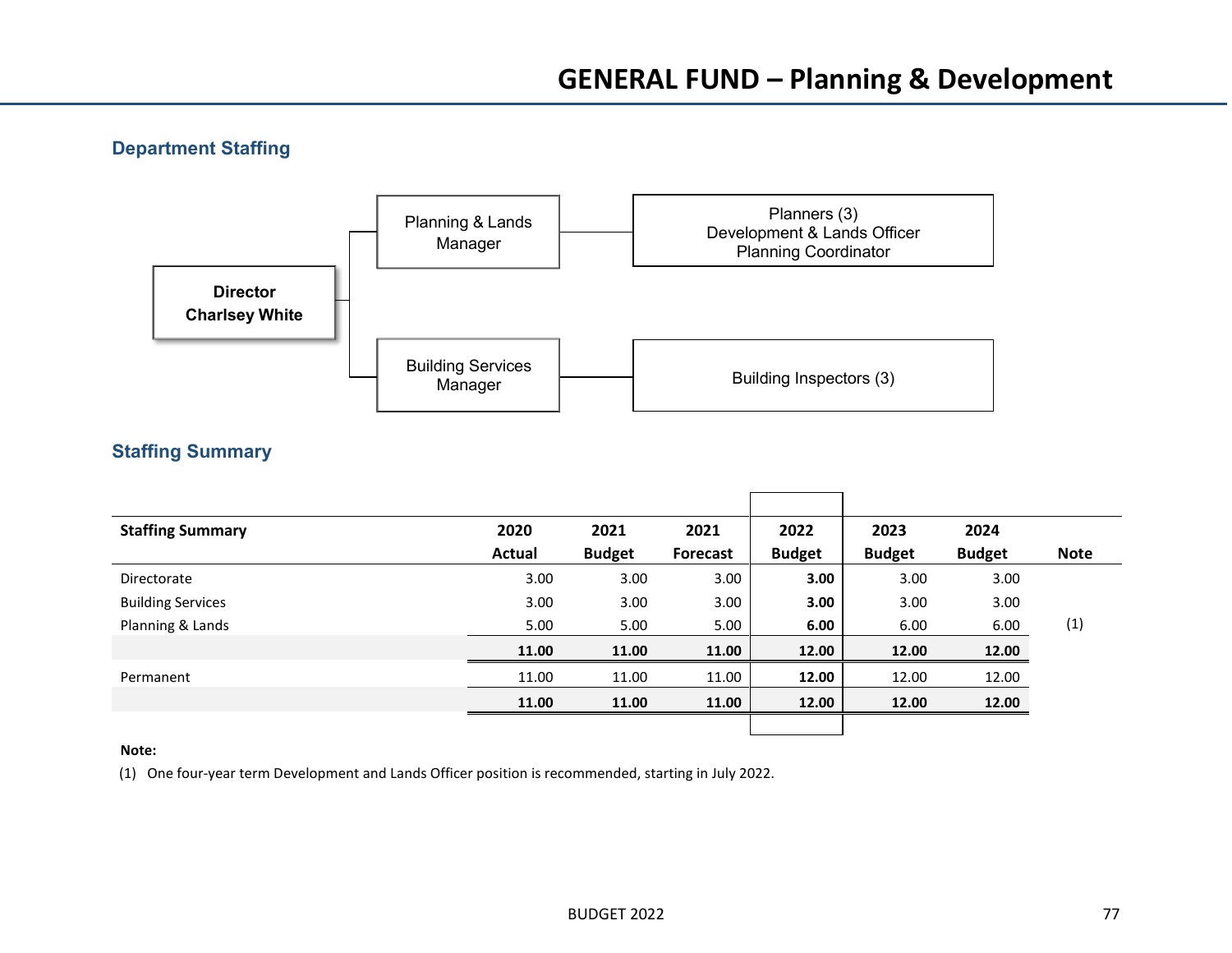## **PLANNING & DEVELOPMENT DEPARTMENT**

The department focus is to develop and implement policies and bylaws to guide the physical aspects of the city, in particular the use of land and land use relationships, while having regard for its impact on the social, cultural, environmental and economic well-being of the community.

The Department consists of two divisions which report to the Director: the Planning and Lands Division and the Building Inspections Division.

| <b>Planning &amp; Development Budget</b> | 2020           | 2021          | 2021     | 2022          | 2023          | 2024          |             |
|------------------------------------------|----------------|---------------|----------|---------------|---------------|---------------|-------------|
|                                          | <b>Actuals</b> | <b>Budget</b> | Forecast | <b>Budget</b> | <b>Budget</b> | <b>Budget</b> |             |
|                                          | (5000's)       | (5000's)      | (5000's) | (5000's)      | (5000's)      | (5000's)      | <b>Note</b> |
| Revenue                                  |                |               |          |               |               |               |             |
| Grants                                   |                |               | 58       |               |               |               |             |
| <b>User Charges</b>                      | 511            | 281           | 758      | 376           | 376           | 381           |             |
| <b>Total Revenue</b>                     | 511            | 281           | 816      | 376           | 376           | 381           |             |
|                                          |                |               |          |               |               |               |             |
| <b>Expenditures (By Division)</b>        |                |               |          |               |               |               |             |
| Directorate                              | 406            | 673           | 688      | 584           | 606           | 631           |             |
| Planning & Lands                         | 589            | 716           | 717      | 878           | 975           | 1,022         |             |
| <b>Building Services</b>                 | 404            | 381           | 381      | 414           | 399           | 406           |             |
| <b>Total Expenditures (By Division)</b>  | 1,399          | 1,770         | 1,786    | 1,876         | 1,980         | 2,059         |             |
| <b>Net Revenue (Expenditures)</b>        | (888)          | (1,489)       | (970)    | (1,500)       | (1,604)       | (1,678)       |             |
|                                          |                |               |          |               |               |               |             |
| <b>Expenditure (by Object)</b>           |                |               |          |               |               |               |             |
| Wages & Benefits                         | 1,280          | 1,498         | 1,498    | 1,641         | 1,761         | 1,817         | (1)         |
| <b>General Services</b>                  | 88             | 199           | 204      | 161           | 146           | 167           | (2)         |
| Materials                                | 29             | 70            | 81       | 71            | 70            | 72            | (3)         |
| Vehicle - O&M                            | $\overline{2}$ | 3             | 3        | 3             | 3             | 3             |             |
| <b>Total Expenditures (By Object)</b>    | 1,399          | 1,770         | 1,786    | 1,876         | 1,980         | 2,059         |             |
|                                          |                |               |          |               |               |               |             |

#### **Note:**

(1) One four-year term Development and Lands Officer position is recommended, starting in July 2022.

(2) The 2021 Budget and Forecast data are higher mostly due to the Zoning By-law Review project.

(3) Heritage Committee expenses and office overhead.

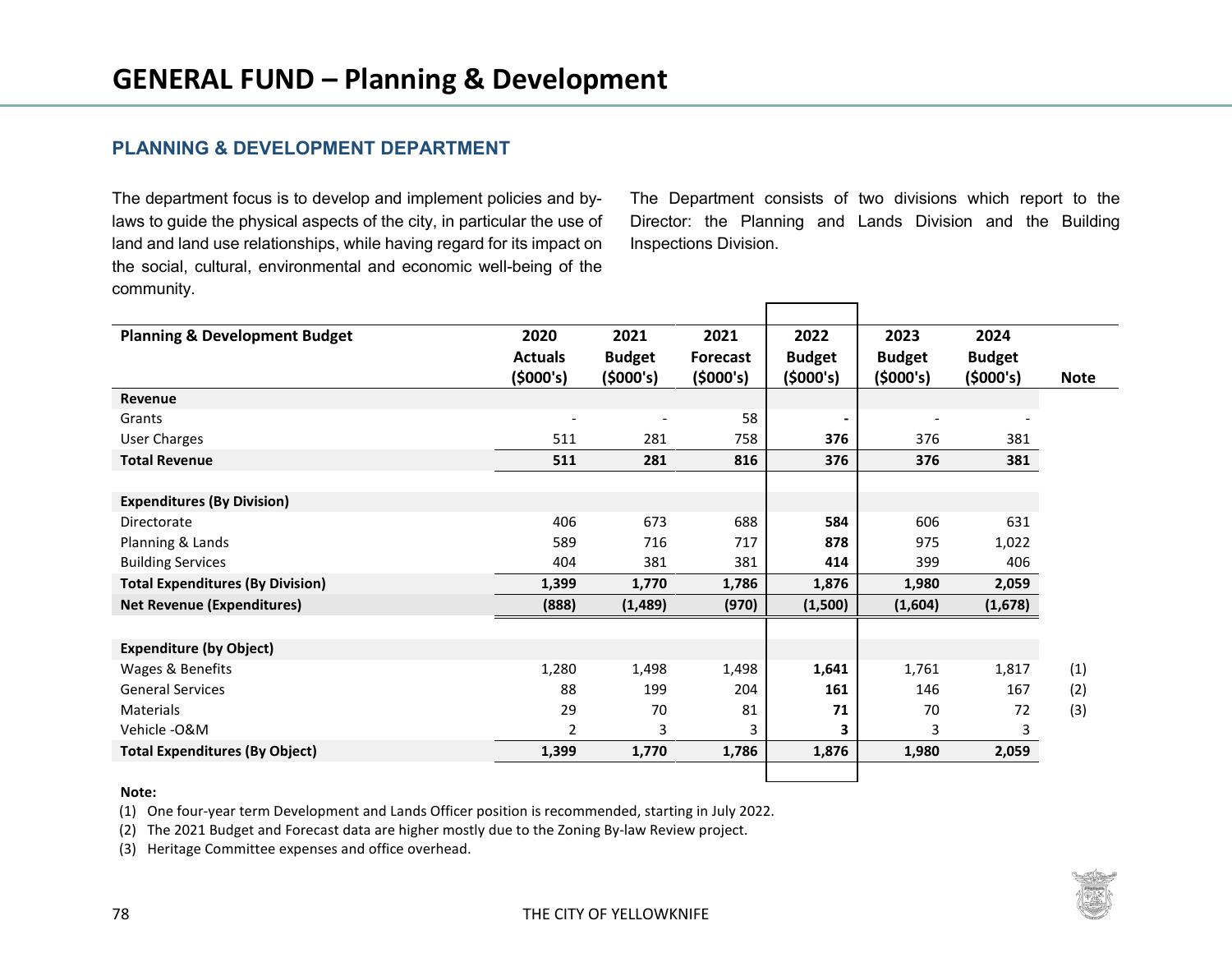# **GENERAL FUND – Planning & Development**

| <b>Planning &amp; Development Directorate Budget</b><br>2022<br>2023<br>2024<br>2020<br>2021<br>2021<br><b>Budget</b><br><b>Budget</b><br><b>Budget</b><br><b>Actuals</b><br><b>Budget</b><br>Forecast<br>(5000's)<br>(5000's)<br>(5000's)<br>(5000's)<br>(5000's)<br>(5000's)<br><b>Note</b><br>Revenue<br><b>Total Revenue</b><br>$\overline{\phantom{a}}$<br>$\blacksquare$<br>$\overline{\phantom{a}}$<br>$\blacksquare$<br>$\blacksquare$<br><b>Expenditures (by Activity)</b> |
|-------------------------------------------------------------------------------------------------------------------------------------------------------------------------------------------------------------------------------------------------------------------------------------------------------------------------------------------------------------------------------------------------------------------------------------------------------------------------------------|
|                                                                                                                                                                                                                                                                                                                                                                                                                                                                                     |
|                                                                                                                                                                                                                                                                                                                                                                                                                                                                                     |
|                                                                                                                                                                                                                                                                                                                                                                                                                                                                                     |
|                                                                                                                                                                                                                                                                                                                                                                                                                                                                                     |
|                                                                                                                                                                                                                                                                                                                                                                                                                                                                                     |
| 41<br>68<br>61<br>63<br>Administrative<br>69<br>59                                                                                                                                                                                                                                                                                                                                                                                                                                  |
| Long Term Planning & Priority Setting<br>81<br>135<br>138<br>116<br>121<br>126                                                                                                                                                                                                                                                                                                                                                                                                      |
| Public Inquiry & Communication<br>102<br>168<br>172<br>145<br>150<br>157                                                                                                                                                                                                                                                                                                                                                                                                            |
| 63<br>Team Leadership<br>41<br>68<br>69<br>59<br>61                                                                                                                                                                                                                                                                                                                                                                                                                                 |
| 205<br>213<br>222<br>Legislation & Governance<br>234<br>240<br>141                                                                                                                                                                                                                                                                                                                                                                                                                  |
| <b>Total Expenditures (By Activity)</b><br>406<br>673<br>688<br>584<br>606<br>631                                                                                                                                                                                                                                                                                                                                                                                                   |
| <b>Net Revenue (Expenditures)</b><br>(631)<br>(406)<br>(673)<br>(688)<br>(584)<br>(606)                                                                                                                                                                                                                                                                                                                                                                                             |
|                                                                                                                                                                                                                                                                                                                                                                                                                                                                                     |
| <b>Expenditures (By Object)</b>                                                                                                                                                                                                                                                                                                                                                                                                                                                     |
| Wages & Benefits<br>378<br>543<br>588<br>613<br>543<br>567                                                                                                                                                                                                                                                                                                                                                                                                                          |
| <b>General Services</b><br>28<br>125<br>(1)<br>140<br>16<br>16<br>16                                                                                                                                                                                                                                                                                                                                                                                                                |
| 5<br>2<br>2<br><b>Materials</b><br>5<br>1<br>$\overline{\phantom{a}}$                                                                                                                                                                                                                                                                                                                                                                                                               |
| <b>Total Expenditures (By Object)</b><br>584<br>406<br>673<br>688<br>606<br>631                                                                                                                                                                                                                                                                                                                                                                                                     |
|                                                                                                                                                                                                                                                                                                                                                                                                                                                                                     |

#### **Note:**

(1) The 2021 Budget and Forecast data are higher mostly due to the Zoning By-law Review project.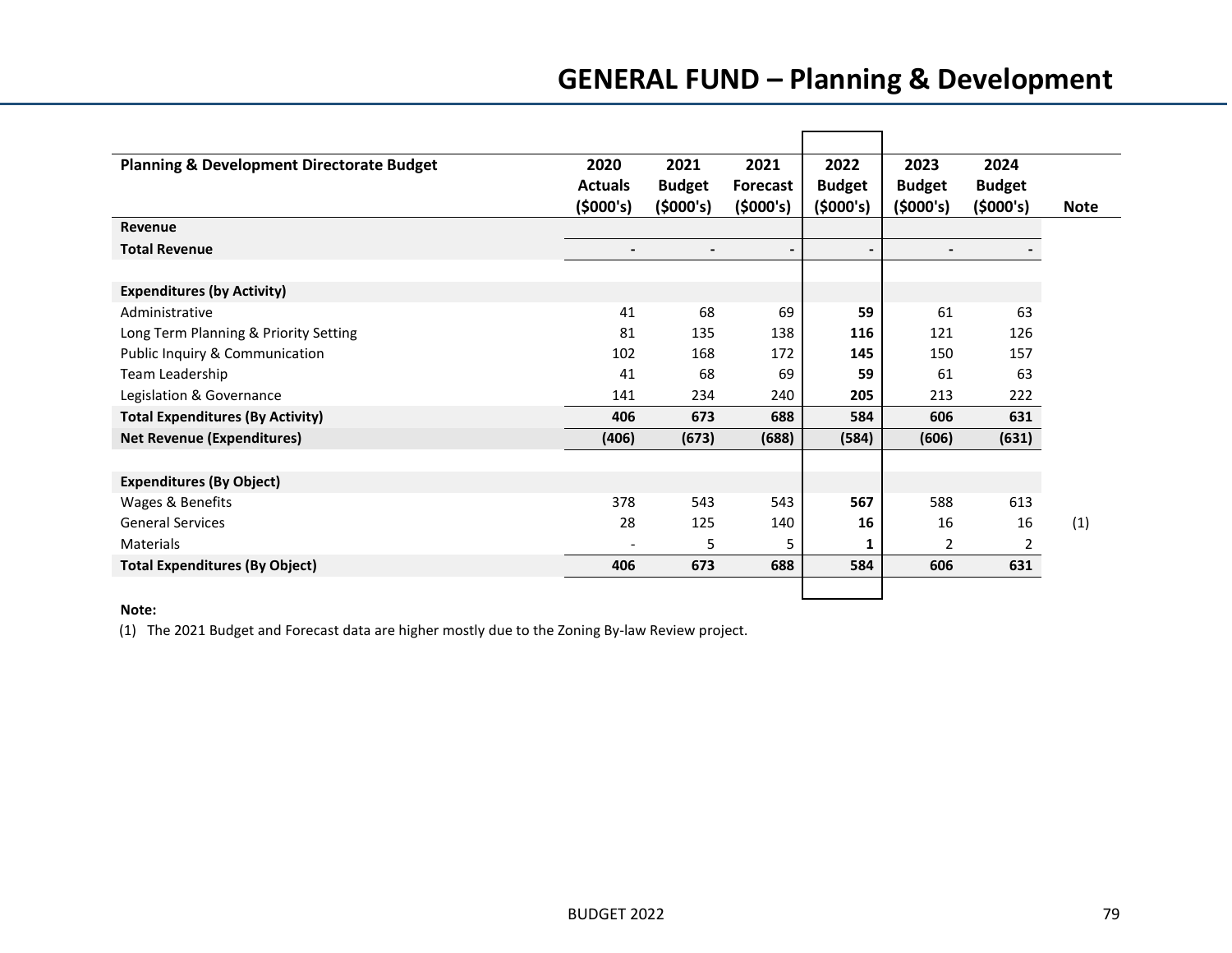## **PLANNING & LANDS DIVISION**

In accordance with the direction provided by Council, the Planning & Lands Division collaborates with residents, businesses and the community on the planning, development, acquisition and disposition of lands within Yellowknife. The Division is responsible for a broad range of professional, administrative and technical services.

These responsibilities include the creation, implementation and monitoring of long-range land use plans and local by-laws.

Professional services related to land purchases and sales, urban land development and mapping are provided to clients. The Zoning By-law, which is used to guide community growth in accordance with City Council's long-range land use plans, is administered by the department. Staff also manage the City's land-related transactions, including purchases, sales, leases, agreements and coordination with departments and territorial ministries.

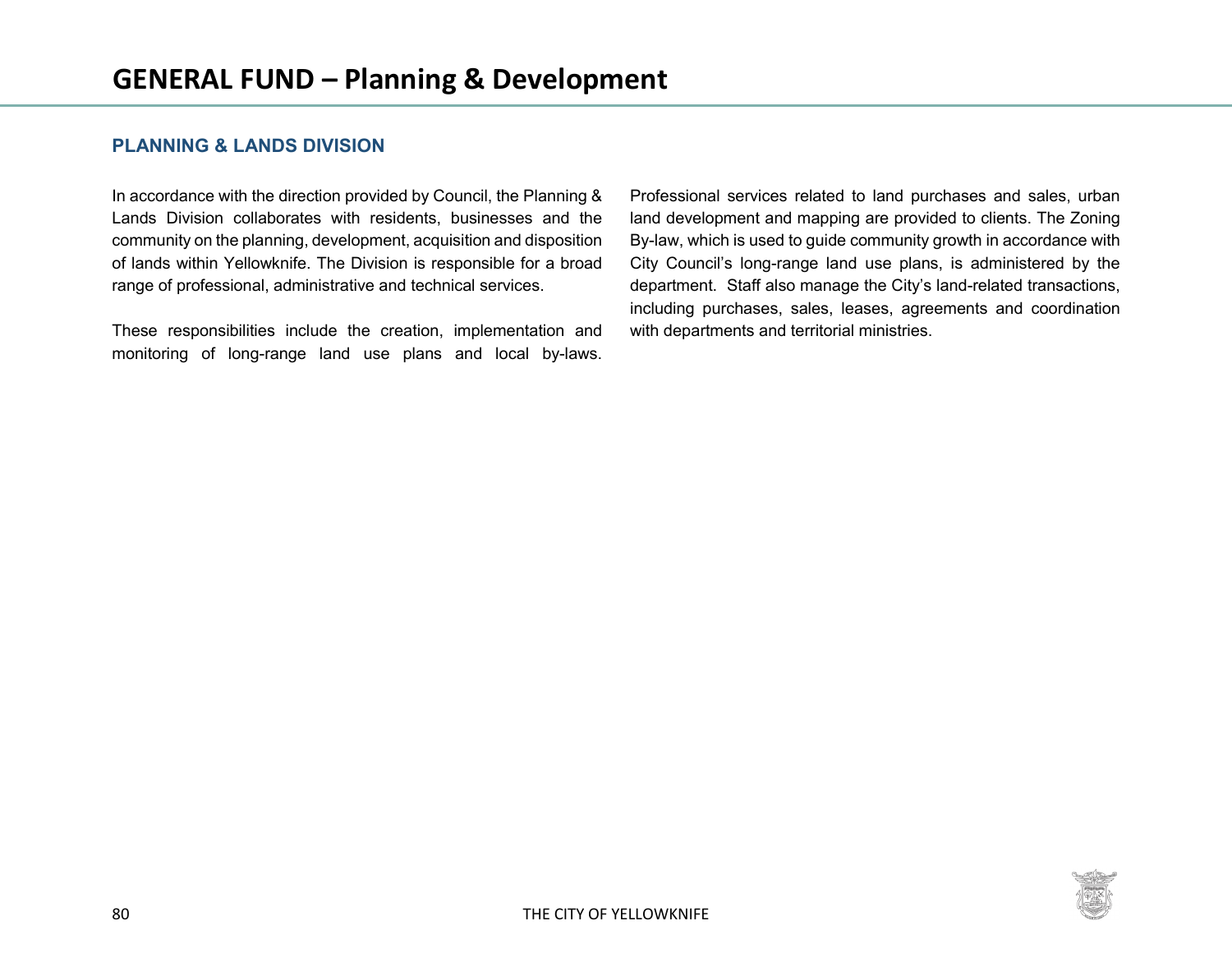## **GENERAL FUND – Planning & Development**

| <b>Planning &amp; Lands Budget</b>                | 2020           | 2021          | 2021                     | 2022          | 2023          | 2024           |             |
|---------------------------------------------------|----------------|---------------|--------------------------|---------------|---------------|----------------|-------------|
|                                                   | <b>Actuals</b> | <b>Budget</b> | <b>Forecast</b>          | <b>Budget</b> | <b>Budget</b> | <b>Budget</b>  |             |
|                                                   | (5000's)       | (5000's)      | (5000's)                 | (5000's)      | (5000's)      | (5000's)       | <b>Note</b> |
| Revenue                                           |                |               |                          |               |               |                |             |
| Grants                                            |                |               | 58                       |               |               |                | (1)         |
| <b>User Charges</b>                               | 93             | 40            | 69                       | 50            | 50            | 55             |             |
| <b>Total Revenue</b>                              | 93             | 40            | 127                      | 50            | 50            | 55             |             |
|                                                   |                |               |                          |               |               |                |             |
| <b>Expenditures (by Activity)</b>                 |                |               |                          |               |               |                |             |
| Administration & Enforcement of Land Admin By-law | 205            | 251           | 251                      | 308           | 340           | 359            |             |
| Administration & Enforcement of Zoning By-law     | 234            | 287           | 287                      | 350           | 388           | 410            |             |
| Legislation & Governance                          | 59             | 73            | 72                       | 88            | 97            | 102            |             |
| Long Term Planning & Priority Setting             | 88             | 106           | 107                      | 131           | 145           | 151            |             |
| Rounding                                          | 3              | (1)           | $\overline{\phantom{a}}$ | 1             | 5             | $\blacksquare$ |             |
| <b>Total Expenditures (By Activity)</b>           | 589            | 716           | 717                      | 878           | 975           | 1,022          |             |
| <b>Net Revenue (Expenditures)</b>                 | (496)          | (676)         | (590)                    | (828)         | (925)         | (967)          |             |
|                                                   |                |               |                          |               |               |                |             |
| <b>Expenditures (By Object)</b>                   |                |               |                          |               |               |                |             |
| Wages & Benefits                                  | 521            | 586           | 586                      | 693           | 786           | 810            | (2)         |
| <b>General Services</b>                           | 41             | 67            | 57                       | 120           | 123           | 144            | (3)         |
| Materials                                         | 26             | 62            | 73                       | 64            | 65            | 67             | (4)         |
| Vehicle O&M                                       | 1              | 1             | 1                        | 1             | 1             | 1              |             |
| <b>Total Expenditures (By Object)</b>             | 589            | 716           | 717                      | 878           | 975           | 1,022          |             |
|                                                   |                |               |                          |               |               |                |             |

#### **Note:**

(1) The portion of 2021 COVID Safe Restart Funding allocated for permit relief.

(2) One four-year term Development and Lands Officer position is recommended, starting in July 2022.

(3) The 2022 to 2024 allocations include \$50,000 for Capital Area Committee operations.

(4) Heritage Committee expenses and office overhead.